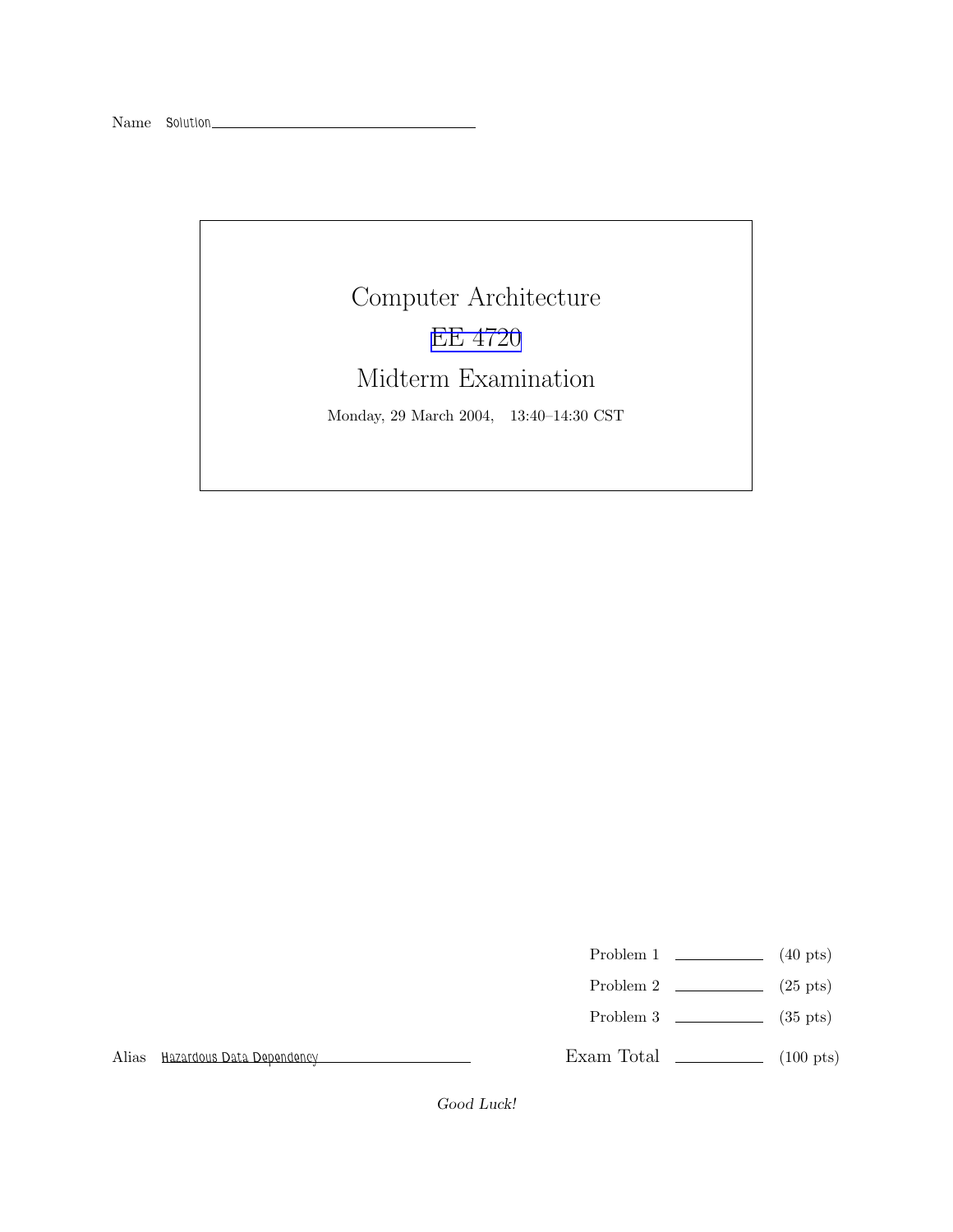Problem 1: In the diagram below some wires are labeled with cycle numbers and values that will then be present. For example, C3:0 indicates that at cycle 3 the pointed-to wire will hold a 0. Other wires are labeled just with cycle numbers, indicating that the wire is used at that cycle. If a value on any labeled wire is changed the code would execute incorrectly. There are no stalls during the execution of the code. The first instruction (or) is shown (but don't forget to add the registers). [40 pts]

- $\triangledown$  Write a program consistent with these labels.
- $\triangledown$  Show the address of every instruction.

 $\overrightarrow{\mathcal{M}}$  Show every register number that can be determined and use r10, r11, etc. for other register numbers.

 $\overrightarrow{\mathsf{M}}$  Show the exact instruction (they can all be determined). For example, not just a load, but a load  $\overrightarrow{\mathsf{M}}$ 



## # Solution:

| #                                     |  | Cycle: 0 1 2 3 4 5 6 7 8 |  |                |                |                |  |
|---------------------------------------|--|--------------------------|--|----------------|----------------|----------------|--|
| 0x1000: or r4, r10, r7 IF ID EX ME WB |  |                          |  |                |                |                |  |
| $0x1004$ : 1hu r1, $2(r4)$            |  |                          |  | IF ID EX ME WB |                |                |  |
| $0x1008$ : bne r4, r5 TARG            |  |                          |  |                | IF ID EX ME WB |                |  |
| $0x100c$ : sb $r11$ , $1(r4)$         |  |                          |  |                | IF ID EX ME WB |                |  |
| $0x1000:$ or $r4, r10, r7$            |  |                          |  |                |                | IF ID EX ME WB |  |
| #                                     |  | Cycle: 0 1 2 3 4 5 6 7 8 |  |                |                |                |  |

Detailed discussion on next page.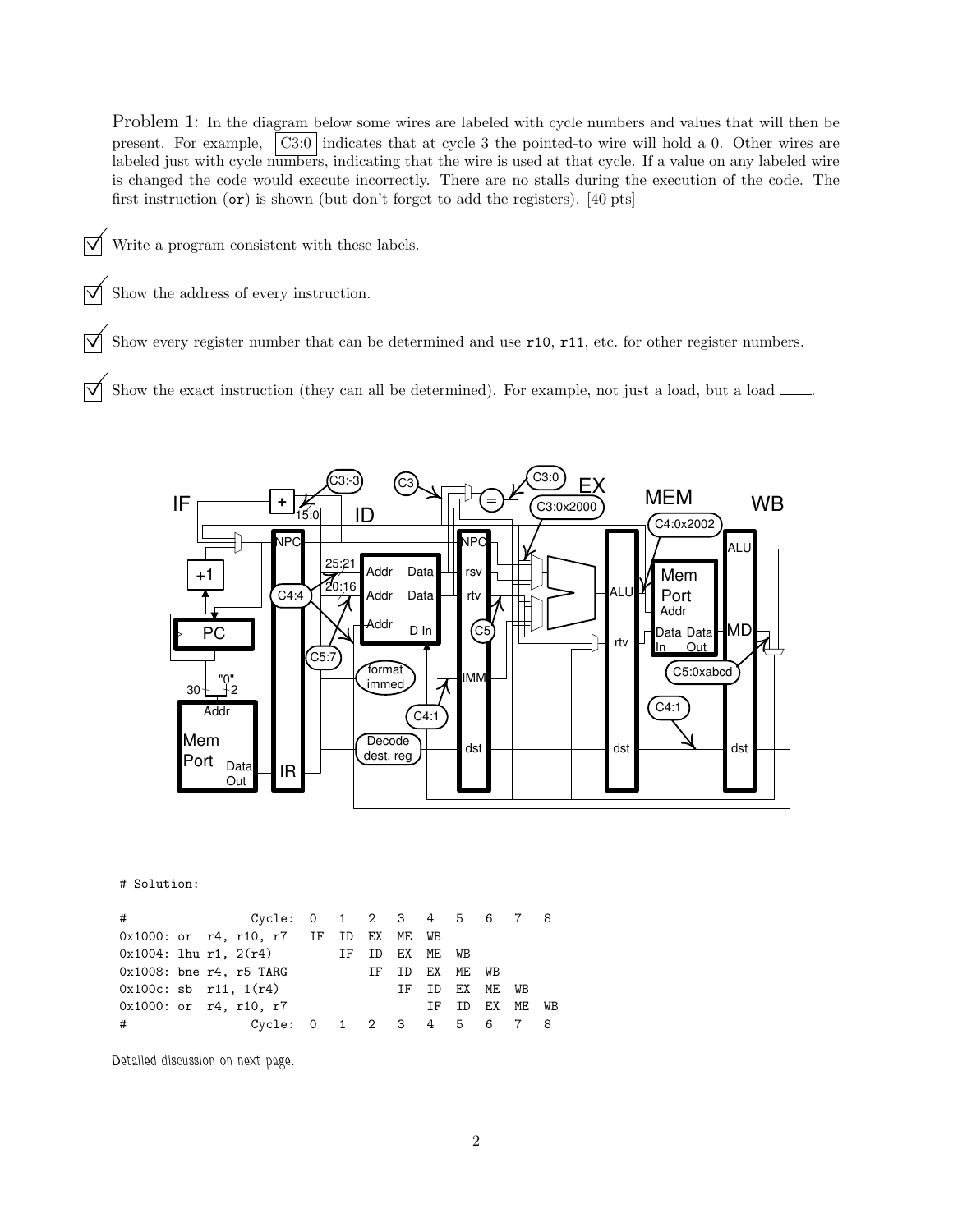Register numbers can be determined from boxes such as  $|C4:4|$  and by the use of bypass paths (which tell you that the two registers are the same) such as  $|$ C3:0x2000 (this indicates that  $r s$  register number of the second instruction is the same as the destination of the first; the 0x2000 provides additional information).

Each instruction can be determined from a variety of clues. The first instruction is given  $(or)$ , the others are determined as follows:

lhu: The use of MD in cycle 5 tells us it's some kind of load. The effective address, C5:0x2002 , is a multiple of two but not a multiple of 4, so it cannot be a load word. The loaded data, Oxabcd, spans 16 bits so it can't be a load byte. It can't be an 1h because the bit at position 15 is 1 and would have been sign extended (the data would be 0xffffabcd) if it were. Therefore it must be a 1hu (load half unsigned).

bne: The C3:-3 tells us it is a branch and that the branch is taken. (Because the problem description states that labeled wires are being used.) The C3:0 tells us it is either bne or beq (it can't be bgtz, etc. because those branches do not test equality or use the  $rt$  register value). The  $|Cs$ :0 also tells us that the two operands are not equal, since the branch is taken it must be a bne (branch not equal).

sb: This instruction uses both an immediate (  $|C4:1|$  and the  $rt$  register value (  $|C5|$  beyond the ID stage, so it must be a store. (Branches use the rt register value and an immediate in ID, not beyond it.) The store address is  $1(r4)$ , while the lhu is  $2(r4)$ , since  $r4$  does not change the store address is not a multiple of 2 and so it can only be a  $sb$  (store byte).

or: The C3:-3 tells us that the branch is branching up three instructions (the delay slot instruction, sb, is zero), so we know the branch target is the first instruction, an or. So the last instruction is the same as the first.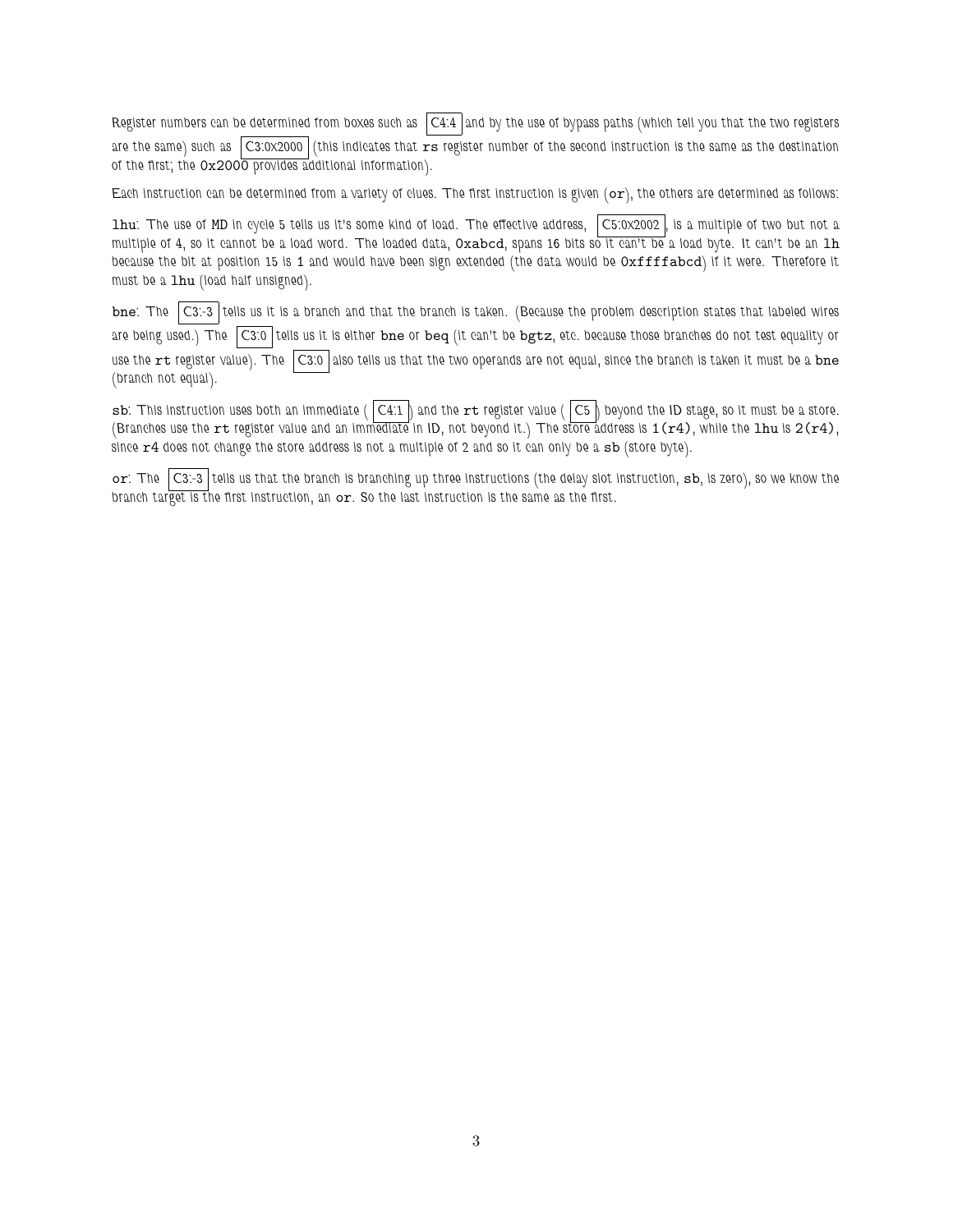Problem 2: Consider a new ISA, F-MIPS, similar to MIPS-I except that it has 64 rather than 32 general purpose registers. F-MIPS has R, I, and J instruction formats like MIPS-I but with modifications to handle the larger number of registers. A goal of F-MIPS is to have all of MIPS-I instructions.

Possible instruction formats are shown below. Some details of Format R are omitted and are the subject of the first question.



©[6 pts] Describe <sup>a</sup> problem with Format-R F-MIPS instructions using the Format <sup>R</sup> shown above.

Field sa or func (or both) would have to be shrunk. If sa were shrunk there would be no way to specify all shifts. If func were shrunk it might not be possible to code all instructions.

[7 pts] Fix the problem in Format R (show the changes in the illustration above). Explain the impact (this is important) on the coding of F-MIPS instructions.

Keep the func field six bits and change the sa field to a reserved-for-future-use field. The immediate shift instructions can be encoded in Format I or the rs field can be used for the shift amount.

©[6 pts] Explain an impact on typical F-MIPS Format-I instructions (compared to their MIPS-I counterparts) that would not apply to Format-R instructions.

The immediate is smaller so branches can't branch as far and code that would require one immediate instruction in MIPS-I might require two instructions in F-MIPS.

©[6 pts] Why is something going to have to be done about lui? Describe <sup>a</sup> new version of lui, possibly using a new format, that would fix the problem. Hint: That's load upper immediate.

There should be some way to load a 32-bit immediate in two instructions, with the immediate now at 14-bits that can't be done with two Format I instructions. Code frequently needs to load a 32-bit immediate and so a solution that requires three or more instructions would have a significant impact on performance and code size. A two-instruction solution would be to have a new format, say Format Ib in which the immediate field extends into rt and rs is used for the destination.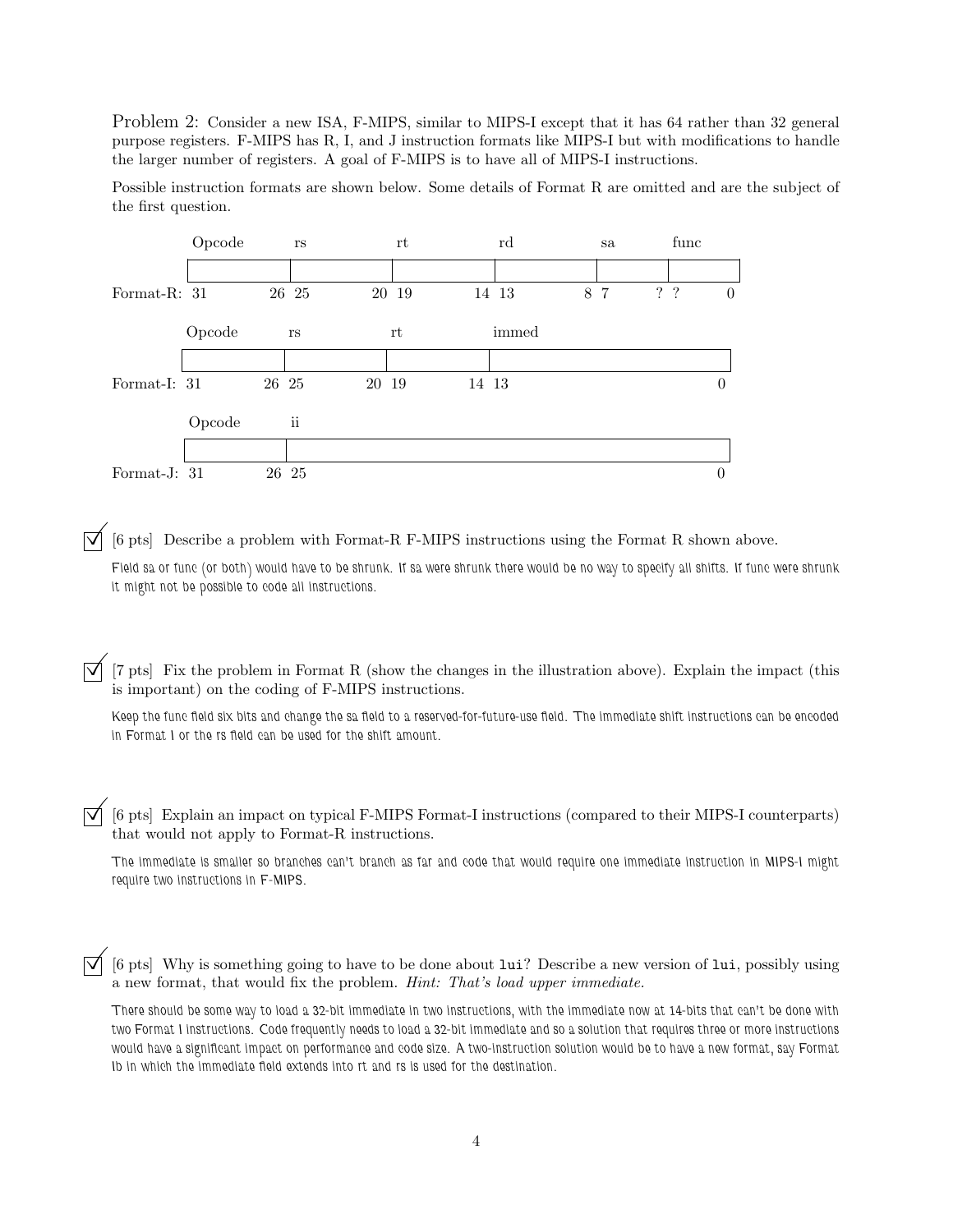Problem 3: Answer each question below.

(a) A company has to choose between developing two new implementations of their ISA. Implementation A would have a peak (result) score of 2200 and a base (baseline) score of 2000 on the SPEC CINT2000 benchmarks. Implementation B would have a peak (result) score of 2150 and a base score of 2100 on the benchmarks.

©[0 pts] Which implementation should the company choose? Hint: Either answer is correct.

Implementation  $A.$  Implementation  $B.$  (Both answers are discussed below.)

©[9 pts] Why? Your reason should say something about the difference between the peak and base scores and about the company's customers.

The base numbers are obtained by compiling the benchmarks with ordinary optimizations, the peak numbers are obtained by compiling the benchmarks with great skill and effort to get the best results.

Implementation A: This implementation gives the better peak performance, which is appropriate for our customers since they compile the code for each implementation and their conscientious programmers are experts at optimization.

Implementation B: This implementation gives the better base performance. Our customers do want high performance but not enough to choose programmers skilled in performance tuning over those who can get code out the door quickly.

(b) Should a BCD data type be added to a modern general-purpose ISA?

©[8 pts] Explain why or why not, using the criteria discussed in class for adding data types to an ISA. (Discuss specific features of BCD, don't give an answer that could apply to any data type.)

BCD represents numbers as a string of decimal digits, encoding each digit using four bits. Any fixed point decimal number (within range) can be represented exactly in BCD, such as 0.3. Such numbers cannot be represented exactly in fixed- or floating-point binary. For example, 0.3 is  $0.01001100110011001100_2$ .

Due in part to the inexact representation, certain computations on certain arithmetic hardware would produce results that are off by a small amount. The problem might occur with financial calculations and of course is considered unacceptable. An early solution to that problem was to include a BCD data type and have BCD arithmetic instructions.

In the IEEE 754 floating point standard rounding is precisely specified and the default rounding mode was chosen so rounding results in the expected answer. Most modern systems implement this standard and so financial computations can use floating-point arithmetic without fear of rounding errors.

Note: Both answers below were marked correct.

No, because few modern computer languages use BCD and so there is no need to support it in hardware. Compilers for languages that still use BCD can use software to perform BCD computations, so it will still be possible to run old code.

Yes, because there is still alot of COBOL code (smoking as killed off or incapacitated most, but not all, COBOL programmers) and there are other languages that still use BCD and their code must be supported.